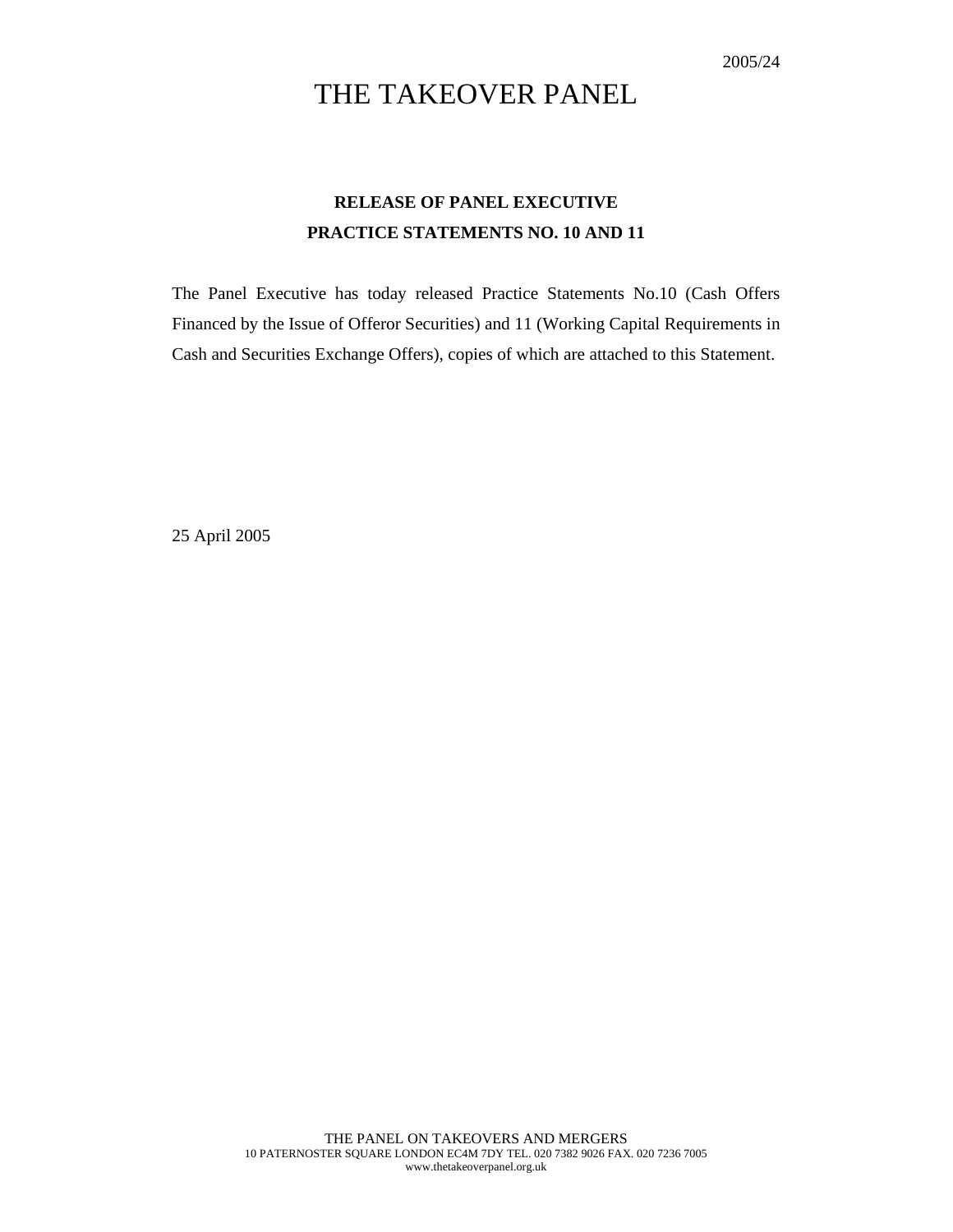# THE TAKEOVER PANEL

### **PRACTICE STATEMENT NO. 10 CASH OFFERS FINANCED BY THE ISSUE OF OFFEROR SECURITIES**

Under General Principle 3 and Rule 2.5(a) of the Code, an offeror should announce an offer only when it has every reason to believe that it can and will continue to be able to implement the offer. Under Rule 24.7, which derives from General Principle 3, when an offer is made in cash or includes an element of cash, the offer document must include confirmation by an appropriate third party (usually the offeror's financial adviser) that resources are available to the offeror sufficient to satisfy full acceptance of the offer (a "cash confirmation").

From time to time, the Executive is consulted, in the context of these provisions, about:

- the conditions to which a cash offer, or an offer which includes an element of cash, may be subject when it is to be financed, or partially financed, by the issue of offeror securities; and
- the form of the cash confirmation required in such circumstances, and whether the cash confirmation can be expressed as being conditional on the success of the issue of the offeror's securities.

#### *Conditions*

Where an offeror proposes to finance a cash offer (or a cash alternative to a securities exchange offer) by an issue of new securities, the Executive will be concerned to ensure that the only conditions to the offer relating to the issue of such securities are those which are necessary, as a matter of law or regulatory requirement, in order validly to issue such securities. Conditions which the Executive will generally consider to be necessary for such purposes include: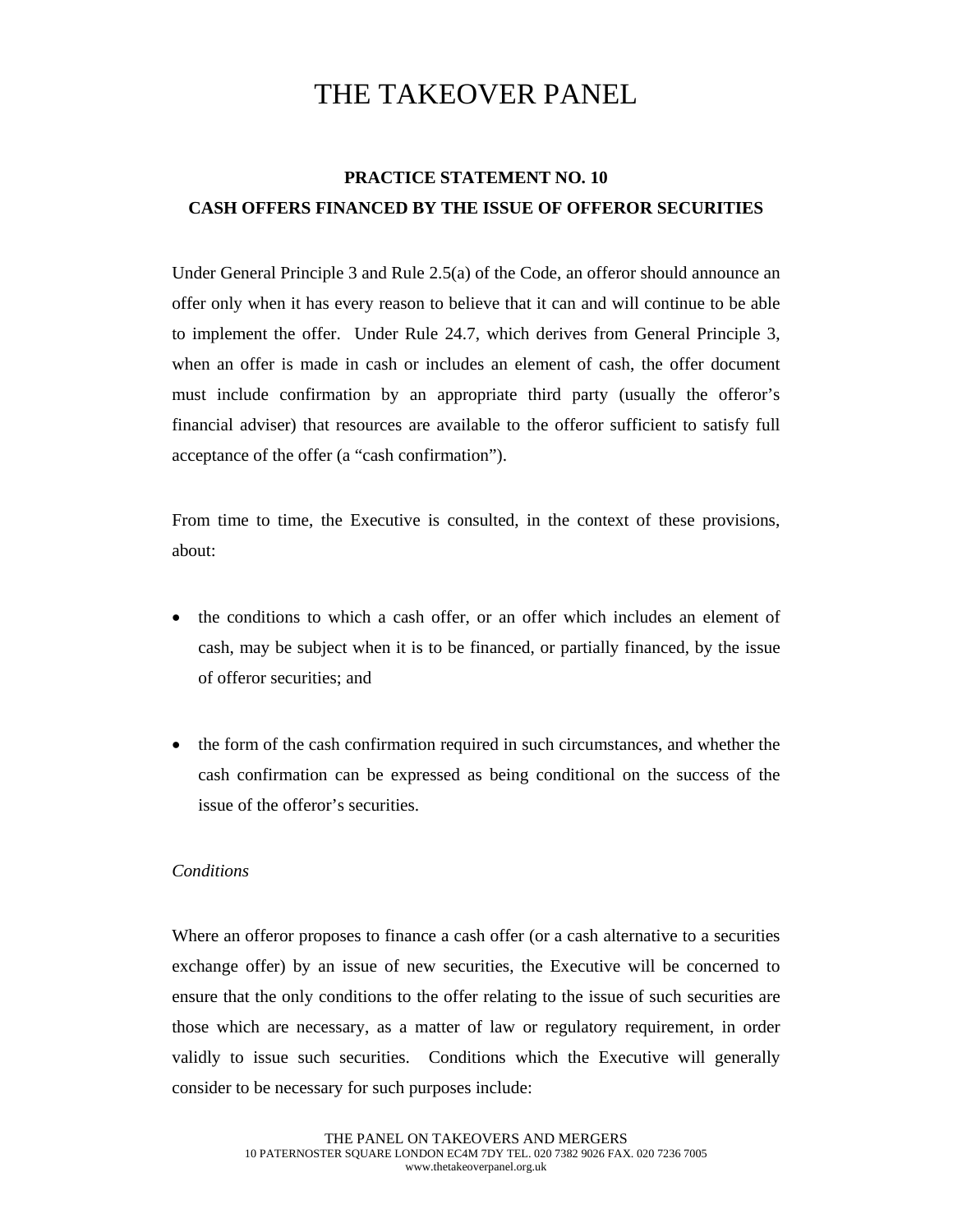- the passing of any resolution(s) necessary to create or allot the new securities and/or to allot the new securities on a non-pre-emptive basis (if relevant); and
- where the new securities are to be admitted to the Official List or to trading on AIM, an appropriate listing or admission to trading condition.

For offerors incorporated overseas, or whose securities are traded on a foreign exchange, equivalent conditions will normally be permissible, depending on the applicable legal and regulatory requirements.

It will not be appropriate for the offer to be conditional upon any placing, underwriting or underpinning agreement in relation to the issue of the new securities becoming unconditional and/or not being terminated. A condition of this nature is not necessary as a matter of law or regulatory requirement in order to issue the new securities or, therefore, to implement the offer.

If an offer, which was to be financed by the issue of offeror securities, lapses or is withdrawn owing to a failure to fulfil a condition relating to the issue, the Executive will wish to be satisfied that General Principle 3 and Rule 2.5(a) were complied with (so that, on announcement, the offeror and its financial adviser had had every reason to believe that the offer could and would be implemented) and also that Rule 13.4(b) had been complied with (i.e. that the offeror had used all reasonable efforts to ensure the satisfaction of the condition).

#### *Cash confirmation*

The second paragraph of Rule 24.7 provides as follows:

"In exceptional circumstances, with the consent of the Panel, a conditional form of [cash] confirmation may be allowed."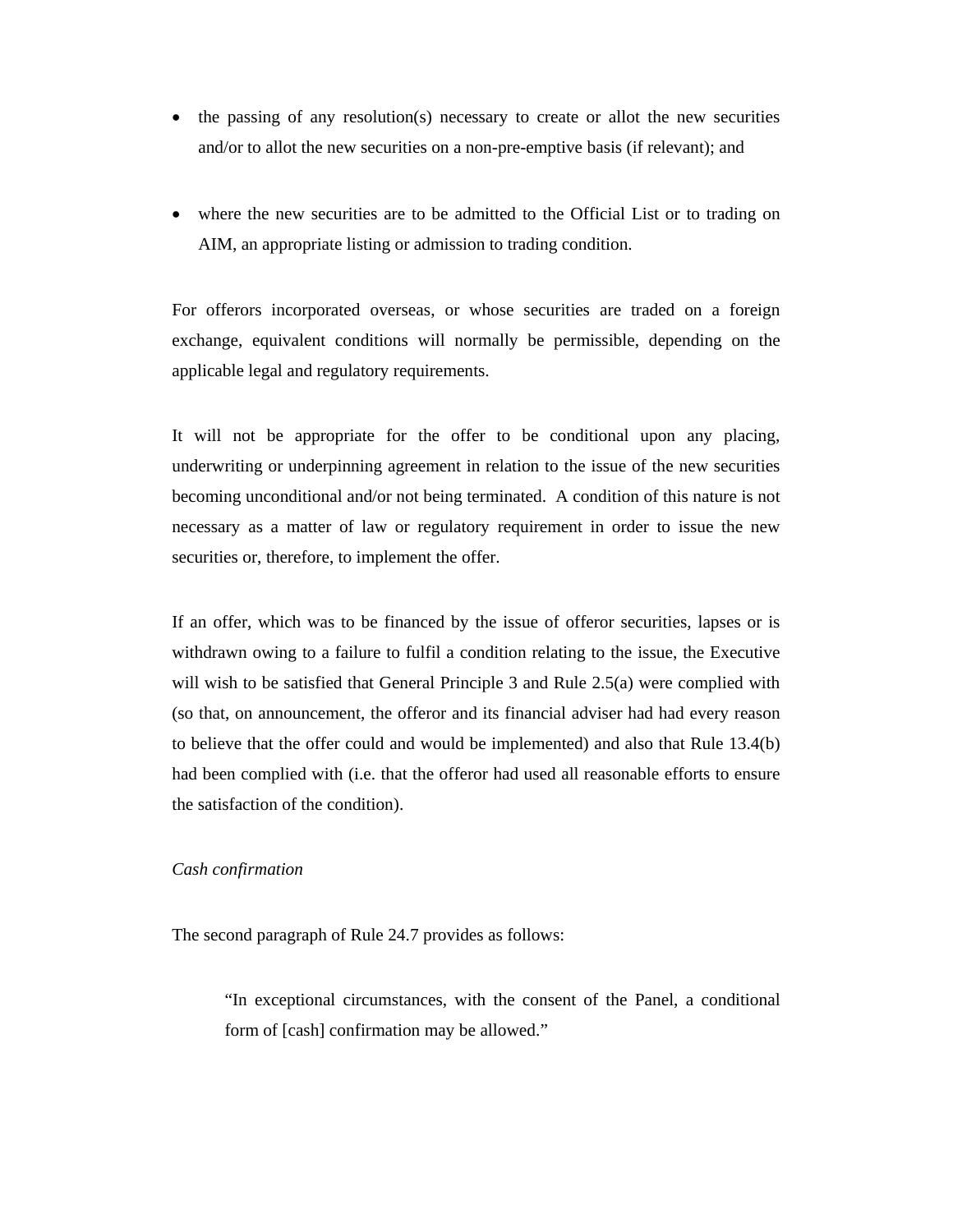The Executive does not regard the financing of an offer in whole or in part by the issue of offeror securities as "exceptional circumstances" for the purposes of Rule 24.7. Accordingly, the Executive will not allow the cash confirmation given in these circumstances to be conditional upon the success of the issue of the new offeror securities.

In order to satisfy General Principle 3, Rule 2.5(a) and Rule 24.7, it is therefore the responsibility of the party giving the cash confirmation and the offeror (and, if it is not the cash confirmer, the offeror's financial adviser) to take all reasonable steps, before announcement of the offer, to satisfy themselves that the issue of the new securities will be successful, and that the offeror will have the necessary cash available to finance full acceptance of the offer.

The Executive should be consulted at the earliest opportunity in cases of doubt on either issue.

*Practice Statements are issued by the Executive to provide informal guidance to companies involved in takeovers and practitioners as to how the Executive normally interprets and applies relevant provisions of the Code and the SARs in certain circumstances. Practice Statements do not form part of the Code or the SARs. Accordingly, they are not binding on the Executive or the Panel and are not a substitute for consulting the Executive to establish how the Code and the SARs apply in a particular case. All Practice Statements issued by the Executive are available on the Panel's website at www.thetakeoverpanel.org.uk.* 

25 April 2005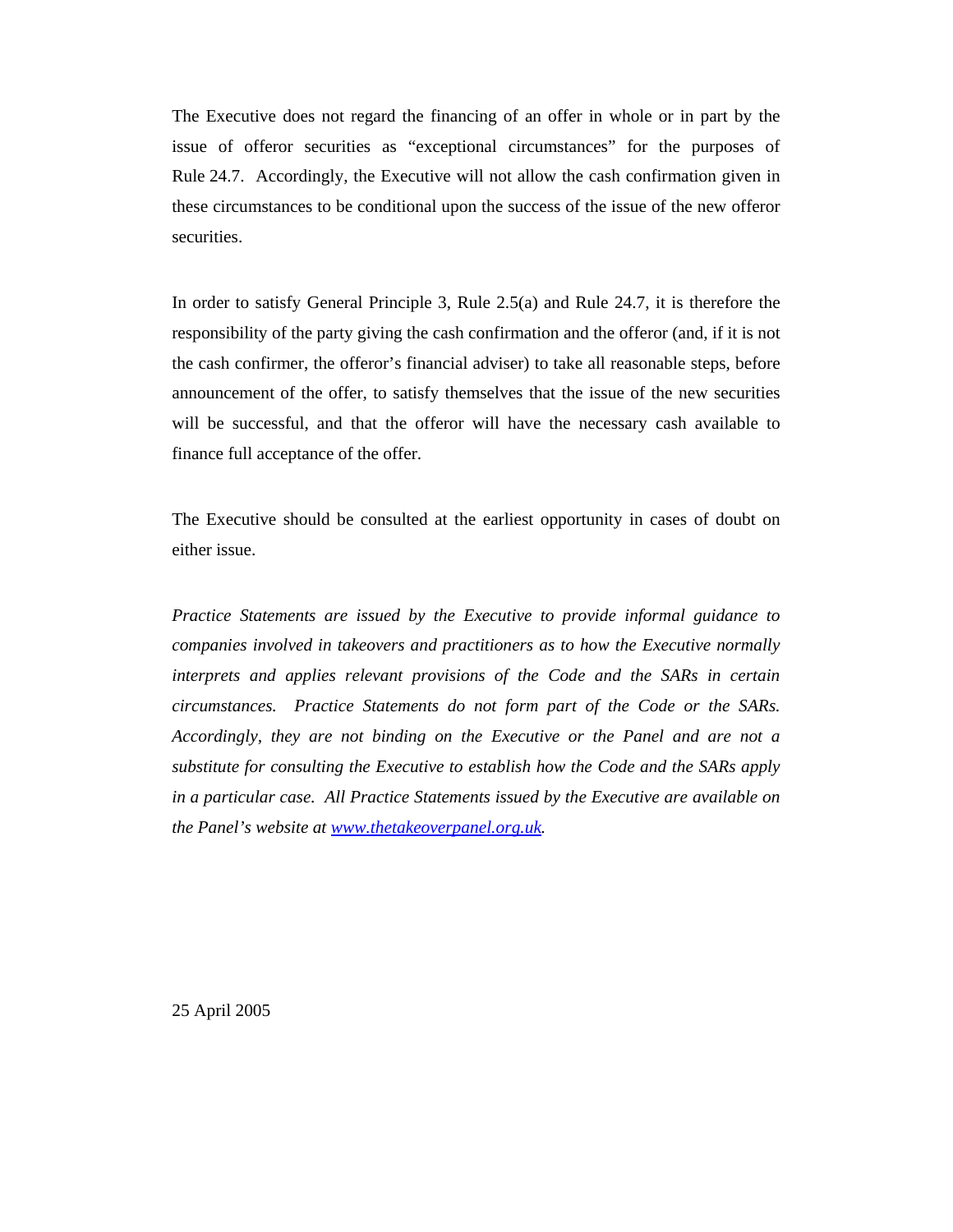## THE TAKEOVER PANEL

### **PRACTICE STATEMENT NO. 11 WORKING CAPITAL REQUIREMENTS IN CASH AND SECURITIES EXCHANGE OFFERS**

From time to time, the Executive is consulted by potential offerors about the acceptability of offer conditions relating to the working capital requirements of the enlarged offeror group after the completion of the offer. "Working capital" in this context means any third party debt of the enlarged offeror group that is required for reasons other than satisfying the cash consideration due under the offer.

The Executive's practice in this area is as follows:

- an offeror will not, other than in exceptional circumstances (such as those described in the Note on Rule 13.3 of the Code in relation to financing preconditions), be permitted to include a specific condition to its offer relating to the offeree company's, or the enlarged offeror group's, working capital position or the availability of working capital facilities upon completion of the offer;
- if working capital concerns arise after announcement of the offer, the offeror will be able to allow its offer to lapse only if it is able to invoke one of the conditions to the offer in accordance with the usual application of Rule 13.4(a); and
- in the event that an offer lapses as a result of working capital concerns, the Executive will wish to be satisfied that the offeror and its financial adviser had, at the time of announcement of the offer, complied with General Principle 3 and Rule 2.5(a) and, following the announcement of the offer, complied with the obligation under Rule 13.4(b) to use all reasonable efforts to ensure the satisfaction of any conditions to which the offer was subject.